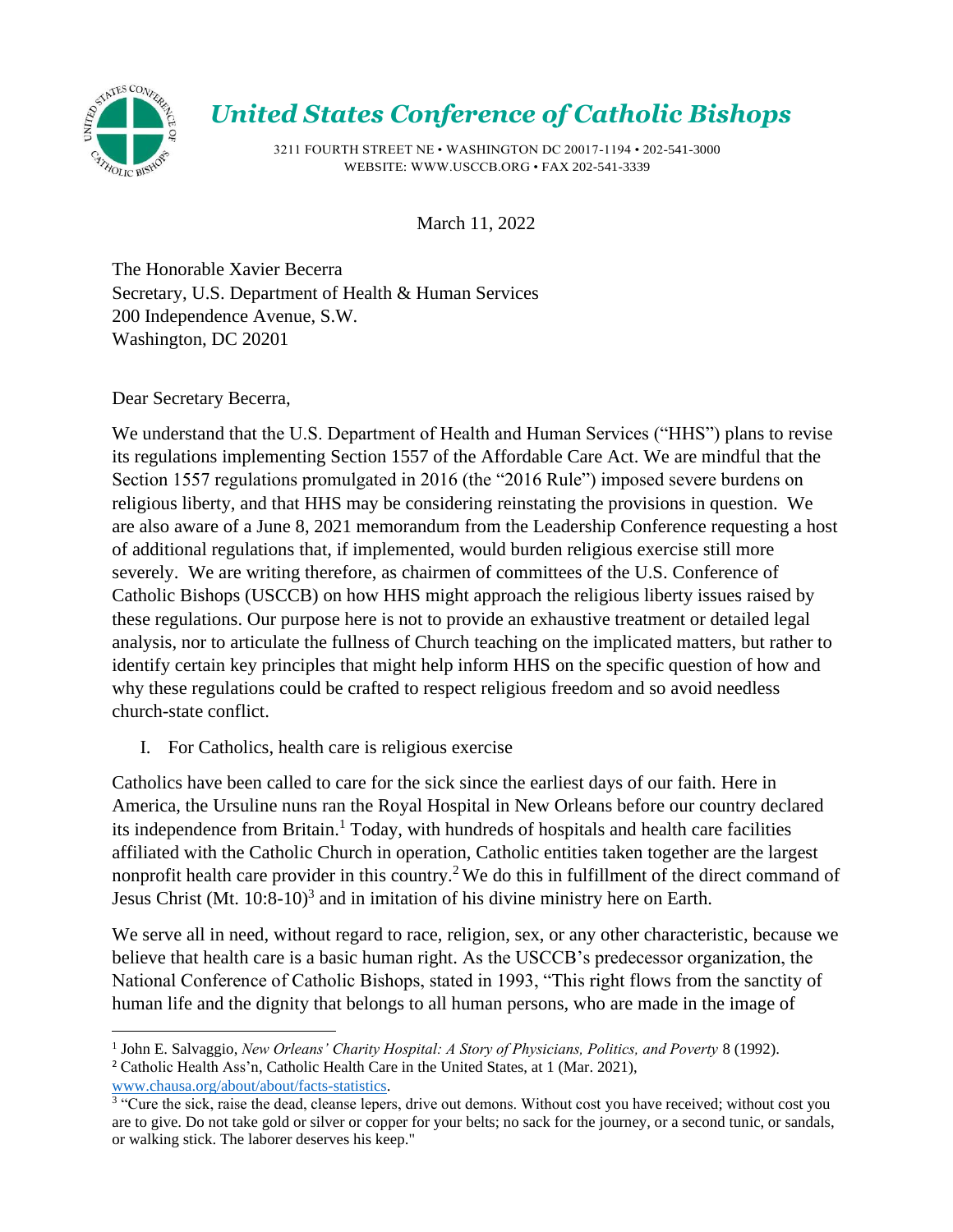God."<sup>4</sup> The same core beliefs about human dignity and the wisdom of God's design that motivate Catholics to care for the sick also shape our convictions about care for preborn children, marriage, sex, and the immutable nature of the human person. These commitments are inseparable.

These foundational beliefs also positively affect the quality of the care we provide. Nonprofit religiously affiliated hospitals "save more lives, release patients from the hospital sooner, and have better overall patient satisfaction ratings."<sup>5</sup> Religious hospitals "demonstrated significantly better results than for-profit and government hospitals on inpatient and 30-day mortality, patient safety, length of stay, and patient satisfaction."<sup>6</sup> Catholic hospitals care for more than one of seven hospital patients in the United States.<sup>7</sup>

Because health care ineluctably raises questions of religious significance – of life and death, and what it means to be healthy and flourish – the protection of religious freedom in health care is particularly important. This is true not only of health care providers, as described above, but of health care consumers as well. A healthcare industry devoid of any sensitivity to, or understanding of, the religious beliefs of its patients would not well serve our religiously diverse citizenry.

II. Religious liberty is a strong civil right

A proper understanding of how to respect religious liberty in health care must begin with an acknowledgment that religious liberty is itself a civil right – indeed, one of foundational importance. It is a right that flows from the inherent dignity of every human person. In our country, we are fortunate that this right is also deeply rooted in our country's history and law, ultimately enshrined in the First Amendment to our Constitution and continuing throughout every level of law and regulation. The harmony between this fundamental right of the human person and the laws of our nation has proven essential to the flourishing of American society. Religious liberty is not limited to the right to worship or to hold religious beliefs in private, but protects religious *exercise* – that is, *actions* based on religious beliefs, whether in private or in the public square. This right is not boundless, but it is still robust, yielding only to government interests of the highest order that cannot be served in any other way. Accordingly, HHS should not treat religious liberty as a second-tier right.

III. HHS should be proactive in protecting religious liberty

When government accommodates religious differences, it "follows the best of our traditions."<sup>8</sup> Such accommodations should be embraced and maximized, rather than shunned and minimized. But in the 2016 Rule, HHS did not include any religious exemption at all, taking the position that Section 1557's rule against discrimination "on the ground prohibited under... title IX" did not incorporate Title IX's religious exemption, which provides that certain acts by religious organizations are not prohibited under Title IX. Subsequent lawsuits brought by religious

<sup>4</sup> [https://www.usccb.org/issues-and-action/human-life-and-dignity/health-care/upload/health-care-comprehensive](https://www.usccb.org/issues-and-action/human-life-and-dignity/health-care/upload/health-care-comprehensive-care.pdf)[care.pdf](https://www.usccb.org/issues-and-action/human-life-and-dignity/health-care/upload/health-care-comprehensive-care.pdf)

<sup>5</sup> David Foster et al., Hospital Performance Differences by Ownership 1 (June 2013)[, http://docplayer.net/13886677-](http://docplayer.net/13886677-Hospital-performance-differences-by-ownership.html) [Hospital-performance-differences-by-ownership.html.](http://docplayer.net/13886677-Hospital-performance-differences-by-ownership.html)

<sup>6</sup> *Id.* at 2.

<sup>7</sup> Catholic Health Ass'n, *supra*, note 2.

<sup>8</sup> *Zorach v. Clauson*, 343 U.S. 306, 314 (1952).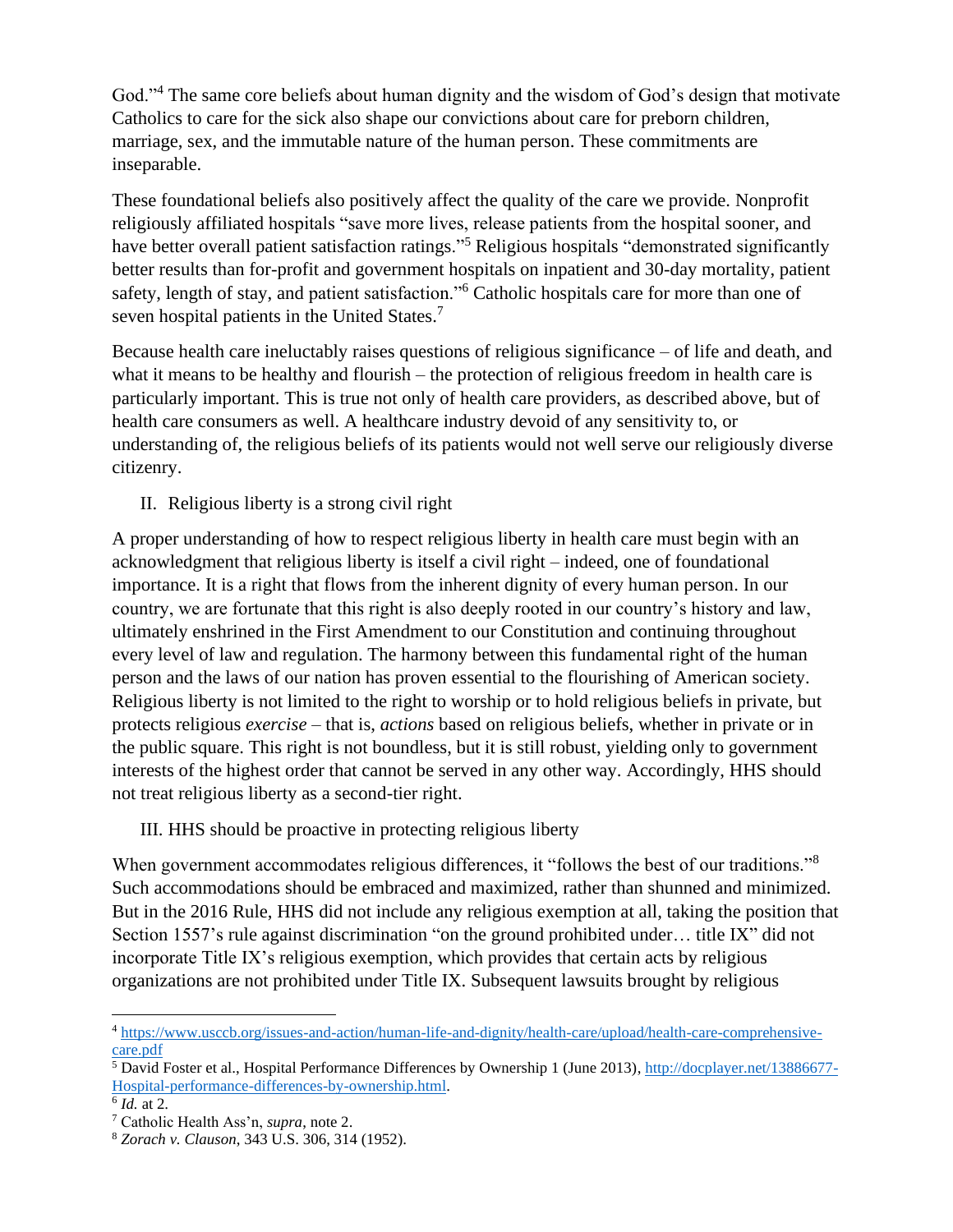organizations detailed the ways in which the 2016 Rule burdened religious exercise, and the federal district courts in the cases of *Franciscan Alliance* and *Sisters of Mercy* enjoined HHS from enforcing certain aspects of the rule against those organizations.

In the preamble to the recent proposed rule regarding discrimination in plans on the Exchanges, HHS acknowledged that the Religious Freedom Restoration Act (RFRA) and other laws might require exemptions or accommodations from the rule's requirements, but did not provide a religious exemption in the text of the proposed rule. In our comments on that proposed rule, we urged HHS to proactively include religious exemptions in the final rule, considering that HHS is well aware from prior experience that the rule will burden religious exercise, and that courts have upheld religious freedom challenges substantially the same as those the proposed rule will generate.

We similarly urge HHS to be proactive in protecting religious liberty in its revisions to Section 1557 regulations. Litigation over the 2016 Rule has demonstrated that courts will require religious exemptions to be provided for entities similarly situated to the plaintiffs in *Franciscan Alliance* and *Sisters of Mercy*. HHS should not force religious health care providers to relitigate these issues especially when the outcome is likely to again be in favor of the plaintiff-providers. Furthermore, permitting religious organizations and persons to be true to, and to act upon, their beliefs is good public policy. Our nation's health is better for the faith of those who care for it.

IV. The interplay between religious liberty and nondiscrimination protections is not a zerosum game

It is frequently argued that purported conflicts between religious liberty and principles of nondiscrimination can only be resolved by the total subjugation of one party's religious belief to the interests of the individual claiming discrimination. Such arguments often invoke the concept of dignitary harm – the idea that simply being denied a requested medical intervention on religious grounds is necessarily discrimination and is a harm in and of itself that the law must prevent or remedy, even when the individual suffers no adverse health effects from that denial.<sup>9</sup> Similarly, in its defense of the HHS contraceptive mandate, HHS argued, albeit late in the litigation, that individuals employed by objecting religious organizations must be able to access contraceptives "seamlessly" – that any inconvenience at all to the employee would be too great a price to pay for the employer's right to follow its religious beliefs.

This zero-sum framing of the interplay between religious liberty and other interests degrades our nation's social fabric by pitting those who hold certain religious beliefs against those who do not. HHS can instead seek solutions that both honor religious liberty and satisfy the policy goals HHS wishes to advance. HHS has a chance to set the tone of the dialogue over religious liberty in health care. It should choose inclusion and understanding over division and strife.

V. A sound conception of religious liberty protects the right not to be complicit in actions the religious entity believes to be wrong

<sup>9</sup> The endorsement of this line of thinking by HHS would constitute a troublesome value judgment for the federal government to make, since it is precisely the dignity of the human person that the Church upholds through its teachings.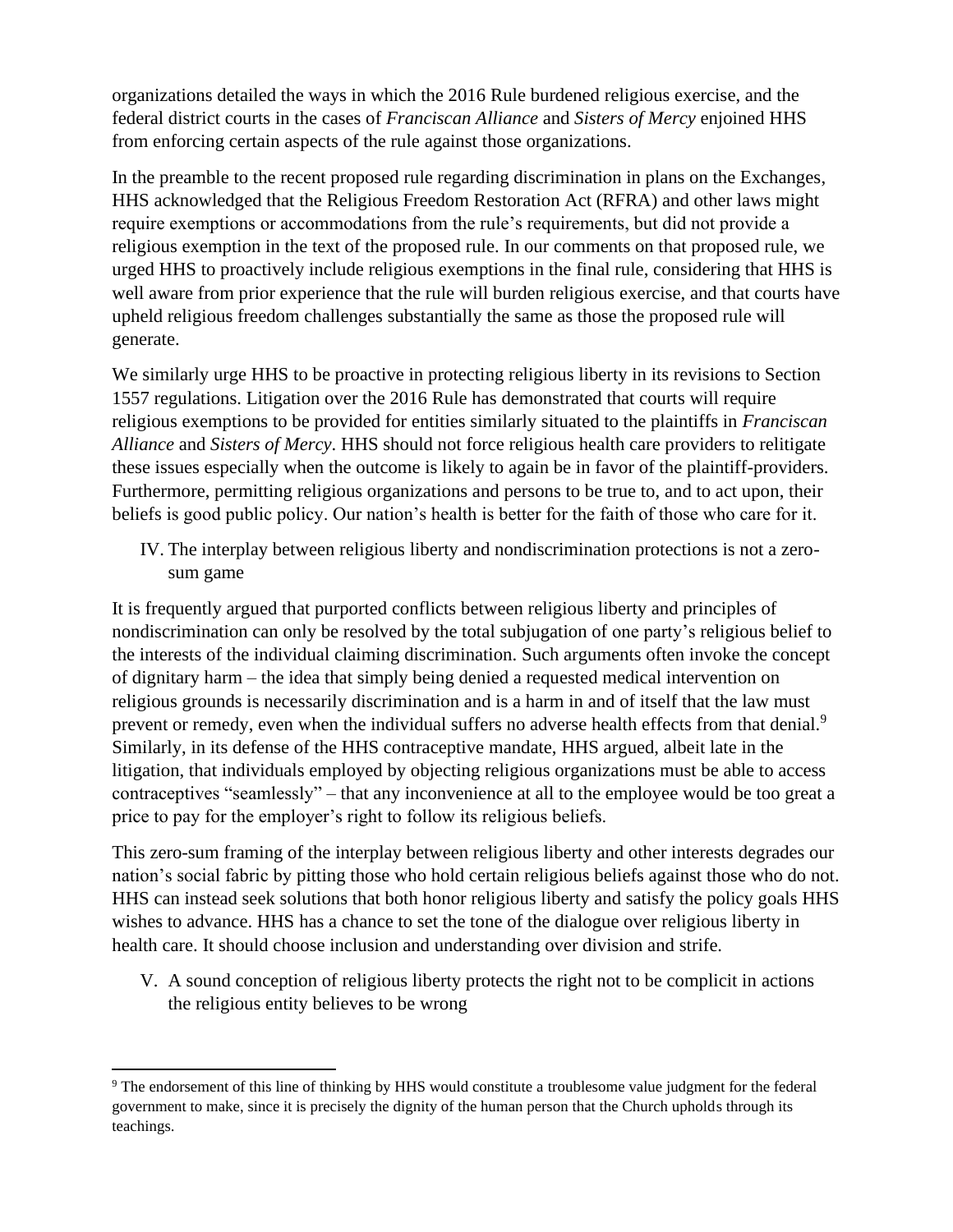It is uncontroversial to hold that one can be morally culpable for assisting, facilitating, or being otherwise complicit in an action committed by another. Indeed, American law reflects this principle in numerous ways, such as by imposing criminal penalties on those who are accessories to a crime. Federal laws protecting rights of conscience in health care recognize this principle as well, as in the Weldon Amendment's protection against having to refer for abortion (as opposed to performing abortions), or the Church Amendment's protection against having to assist in performing an objectionable part of a health service program (as opposed to performing that part oneself). The U.S. Supreme Court has affirmed that the rights of free exercise protected by the First Amendment and RFRA extend to objections to being made complicit in acts the objector believes to be immoral (*Thomas v. Review Bd.*, *Burwell v. Hobby Lobby*). In approaching its revisions to the Section 1557 regulations, HHS should decline invitations to restrict religious liberty protections to only those who would be required to directly perform the objected-to treatment or procedure.

VI. The Church's teachings promote human flourishing and the common good

With respect to matters of "gender identity," the Catholic teaching as expressed through Pope Francis understands that "'biological sex and the socio-cultural role of sex (gender) can be distinguished but not separated.<sup>'"10</sup> Further, each human being, "man and woman, should acknowledge and accept his sexual identity,"<sup>11</sup> which is both biological and God-given. Respect for the immutability of sex does not mean Catholic health care condones unjust discrimination. Persons who experience gender discordance are to receive the same care and treatment as anyone else for any given condition or indication. To continue providing this, Catholic entities must not be forced to perform procedures that, for a given indication and regardless of patients' characteristics, would violate the foregoing teachings of their faith or other tenets, such as those precluding sterilization.

It is similar with regard to the class of "sexual orientation." Individuals who experience same-sex attraction are to be "accepted with respect, compassion, and sensitivity,"<sup>12</sup> including in health care settings where they or their loved ones receive care. This does not mean, however, that providers can be compelled to act contrary to the principle that sexual conduct is specially reserved for lifelong marriage between one man and one woman, ordered by its nature toward the good of the spouses and to the procreation and education of children,  $^{13}$  who in turn have a right to a mother and a father. $14$ 

This regard for both marriage and children also illumines the inadmissibility of many assisted reproductive technologies and practices, such as in vitro fertilization or gestational surrogacy (which can also involve the destruction of human life) and contraception. Pope Francis reminds us that "[a] child deserves to be born of that love, and not by any other means, for 'he or she is not something owed to one, but is a gift', which is 'the fruit of the specific act of the conjugal

<sup>10</sup> Pope Francis, Apostolic Exhortation *Amoris Laetitia*, no. 56 (2016).

<sup>&</sup>lt;sup>11</sup> Catechism of the Catholic Church, nos. 2333, 2393.

<sup>&</sup>lt;sup>12</sup> Catechism of the Catholic Church, no. 2358.

<sup>13</sup> *See* Catechism of the Catholic Church, nos. 2360, 2363; *Gaudium et Spes*, no. 48 (1965).

<sup>&</sup>lt;sup>14</sup> *See* Pope Francis, colloquium on "The Complementarity of Man and Woman," Rome, 17 Nov. 2014; Pope Francis, audience with International Catholic Child Bureau, 11 Apr. 2014.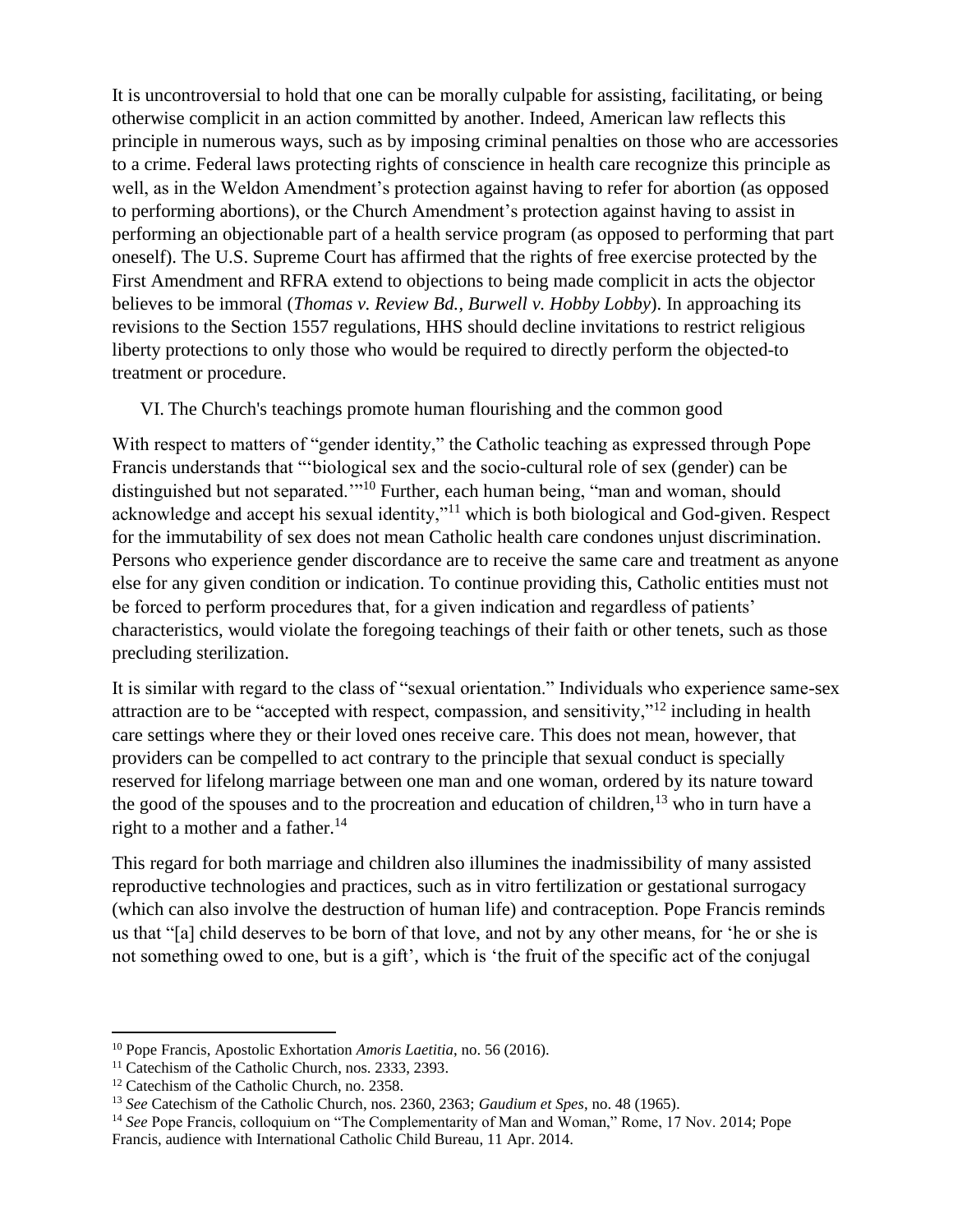love of the parents."<sup>15</sup> Married couples who experience infertility, of course, must be offered pastoral care and community, and encouraged in additional ways of living out their love. Appropriate medical research and means to relieve infertility are to be supported.<sup>16</sup>

The Church teaches that the sexual union of husband and wife is meant to express the full meaning of marriage, marital love, and the gift of life, as well as its power to bind a couple together and its openness to new life. For legitimate reasons of responsible parenthood, married couples may limit the number of their children by natural means. Regarding contraceptive interventions, the Church teaches that "every action, whether in anticipation of the conjugal act, or in its accomplishment, or in the development of its natural consequences, has the purpose, whether as an end or as a means, to render procreation impossible" is intrinsically evil.<sup>17</sup> Such interventions violate "the inseparable connection, established by God…between the unitive significance and the procreative significance which are both inherent to the marriage act."<sup>18</sup>

With respect to abortion, the Church teaches that "human life must be respected and protected absolutely from the moment of conception…[and] must be recognized as having the rights of a person--among which is the inviolable right of every innocent being to life."<sup>19</sup> Therefore, since the first century "the Catholic Church has affirmed the moral evil of every procured abortion. This teaching has not changed and remains unchangeable<sup>"20</sup> because abortion is an "intrinsically" evil act." 21

Abortion is not healthcare; it is the antithesis of healthcare. As Pope Francis stated, "I…appeal to all politicians, regardless of their faith convictions, to treat the defense of the lives of those who are about to be born and enter into society as the cornerstone of the common good." And further, "Their killing in huge numbers…undermines…justice [and] compromise[es] the proper solution of any other human and social issue." <sup>22</sup>

Catholic teaching also states clearly that "direct sterilization, that is, whose aim tends as a means or as an end at making procreation impossible – is a grave violation of the moral law and therefore illicit. Not even the public authority has any right, under the pretext of any 'indication' whatsoever, to permit it, and still less to require it..."<sup>23</sup> Because of this teaching "direct sterilization of either men or women, whether permanent or temporary, is not permitted in a Catholic health care institution."<sup>24</sup>

We appreciate HHS's consideration of these principles as you formulate your proposed revisions to the Section 1557 regulations. If you wish to discuss these matters further, we would welcome the opportunity.

<sup>15</sup> Pope Francis, Apostolic Exhortation *Amoris Laetitia*, no. 81 (2016) (*citing* Catechism of the Catholic Church, no. 2378, *and* Congregation for the Doctrine of the Faith, *Donum Vitae*, II, 8 (1987)).

<sup>16</sup> Catechism of the Catholic Church, no. 2375.

<sup>17</sup> Catechism of the Catholic Church, no. 2370.

<sup>18</sup> Pope Paul VI, Encyclical Letter on the Regulation of Birth *Humanae Vitae*, no. 12 (1968).

<sup>19</sup> Catechism of the Catholic Church, no. 2270.

<sup>20</sup> Catechism of the Catholic Church, no. 2271.

<sup>21</sup> Forming Consciences for Faithful Citizenship, no 34.

<sup>22</sup> <https://www.vaticannews.va/en/pope/news/2019-02/pope-francis-pro-life-movement-politicians-defend-life.html>

<sup>&</sup>lt;sup>23</sup> Pius XII, Allocution to Midwives, October 29, 1951; Catechism of the Catholic Church, no. 2297.

 $24$  Ethical and Religious Directive for Catholic Health Care Institutions, no. 53.